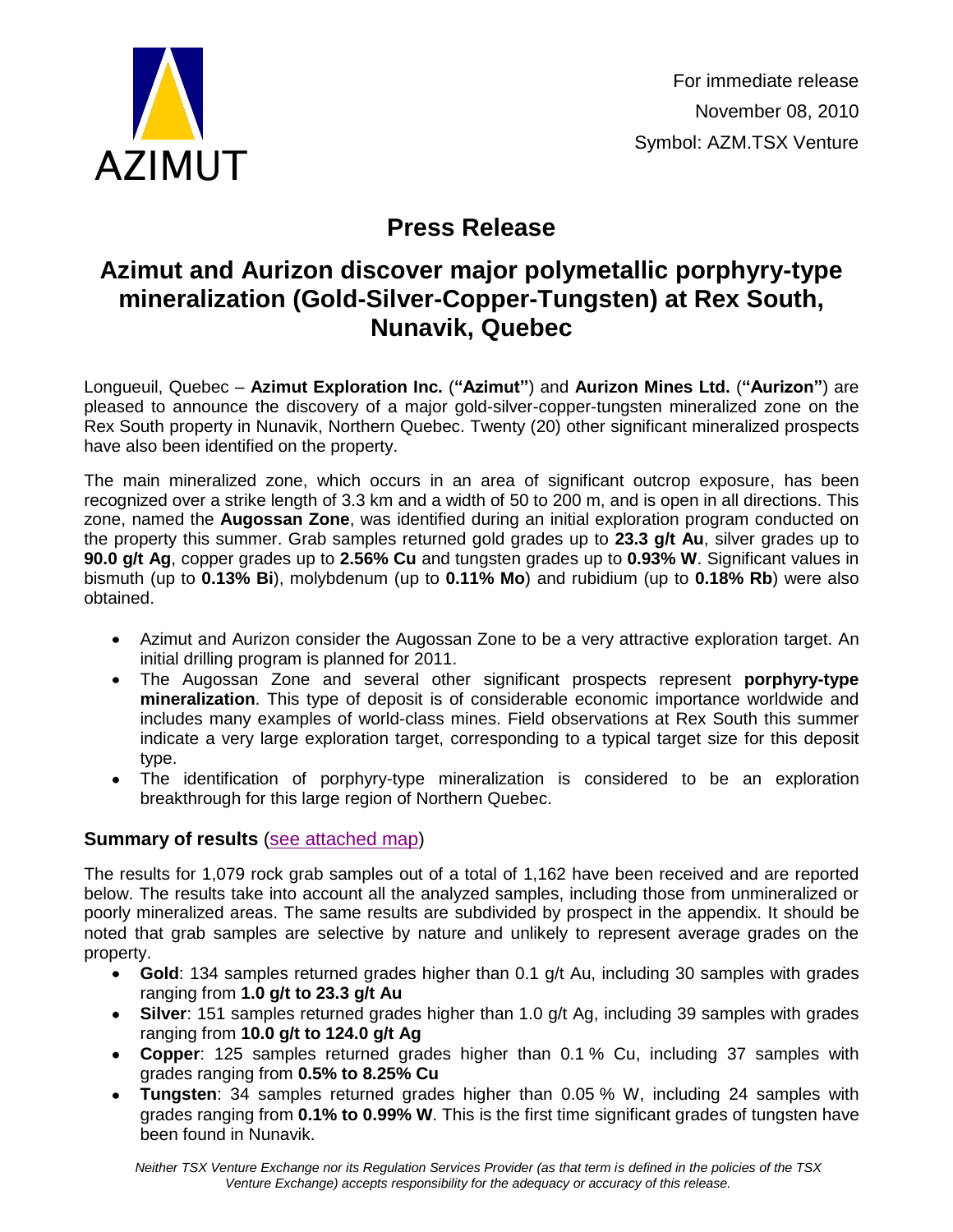Several areas also returned significant values for the following commodities:

- **Bismuth**: 39 samples with values ranging from **0.01% to 0.19% Bi**
- **Molybdenum**: 30 samples with values ranging from **0.01% to 0.35% Mo**  $\bullet$
- **Rubidium**: 61 samples with values ranging from **0.05% to 0.18% Rb**

### **Property Summary and Outlook**

The Rex South property is located approximately 145 km southeast of the Hudson Bay shoreline and the community of Puvirnituq. The property is 58 km long by 20 km wide in a NW-SE direction. It comprises 1,822 claims covering a surface area of 794 km<sup>2</sup>, including 143 claims for which registration is pending from the Ministry of Natural Resources and Wildlife of Quebec. Aurizon can acquire an initial 50% interest in the project by performing \$5.0 million in exploration work over a five (5)-year period, and an additional 15% interest upon delivery of a bankable feasibility study (see press release dated May 26, 2010).

Rex South is located in the Archean Minto Subprovince. The mineralized areas on the property – the Augossan Zone, the Fluo Zone, and the Le Breuil-N, Larissa and Kumo prospects – are considered porphyry-type targets associated with granitic intrusions, dykes and their surrounding host rocks. Other target types considered for the property are sediment-hosted gold-copper and volcanogenic massive sulphides.

Results of a property-scale airborne geophysical survey and a detailed lake-bottom sediment geochemical survey are pending (see press release of October 7, 2010). Azimut and Aurizon will design a comprehensive follow-up exploration program when all pending results are received and interpreted.

Rock samples were assayed by ALS Chemex in Val-d'Or, Quebec, using an ICP method. Azimut was the operator. Field work was carried out by a joint Azimut-Aurizon exploration team under the direction of François Bissonnette, Azimut's senior project geologist. This press release was prepared by Jean-Marc Lulin, P.Geo., acting as Azimut's Qualified Person under NI 43-101.

Azimut is a mineral exploration company using cutting-edge targeting methodologies with the objective of discovering major ore deposits. Azimut holds the largest mineral exploration portfolio in Quebec, and owns key gold properties in the emerging James Bay mining region, as well as quality uranium projects in Nunavik. The company's total exploration budget for 2010 will reach a minimum of \$6.5 million. Azimut has 25.1 million shares issued.

#### **Contact and information**

**Jean-Marc Lulin, President and CEO** Tel.: (450) 646-3015 – Fax: (450) 646-3045 [info@azimut-exploration.com](mailto:info@azimut-exploration.com) [www.azimut-exploration.com](http://www.azimut-exploration.com/)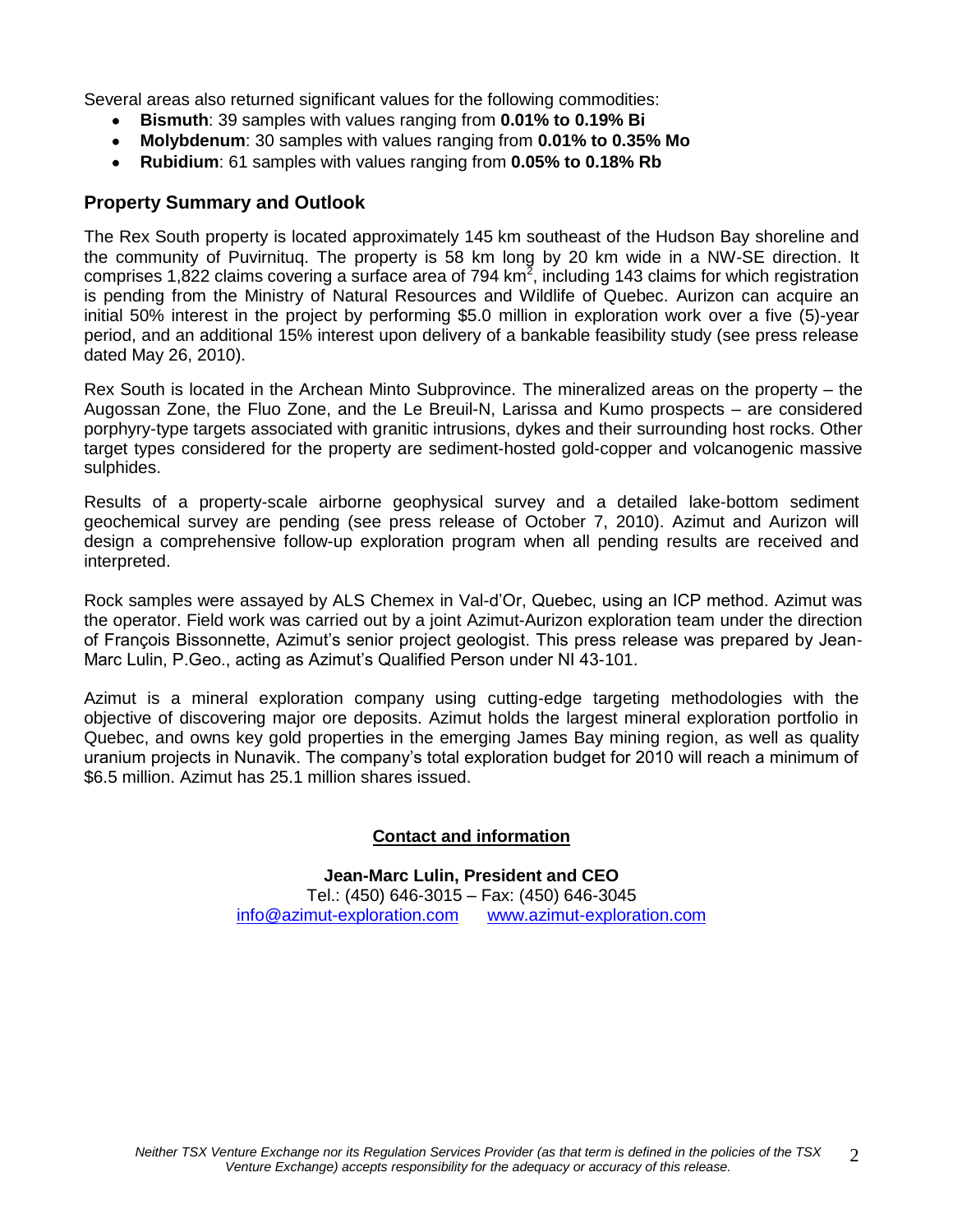## **APPENDIX**

## **Results according to prospect – Rex South Property, Nunavik, Quebec**

To date, at least 29 prospects have been discovered on the Rex South property, including 8 previously reported historical occurrences (see Azimut press releases dated May 18, 2010 and December 4, 2009). At the scale of the property, 18 of these prospects define three (3) different mineralized trends as follows:

**1)** The **Augossan Trend** is a 12-km trend striking NW-SE with the following main areas:

**Augossan Zone** (138 rock samples, including those from unmineralized sites)

- Gold: 0.1 to 23.3 g/t Au (39 samples)
- Silver: 1.0 to 90.0 g/t Ag (77 samples)
- Copper: 0.1 to 2.56% Cu (52 samples)
- Tungsten: 0.05 to 0.93% W (20 samples)
- Rubidium: 0.05 to 0.18% Rb (40 samples)
- Several samples also returned bismuth values up to 0.13% Bi and molybdenum up to 0.11% Mo
- A consistent envelope of mineralization was outlined with a minimum strike length of 3.3 km and widths ranging from 50 to 200 m; this envelope includes the historical **Pointe-au-Gossan 1 & 2** prospects
- Historical best grades were 47.2 g/t Au and 50 g/t Ag (Pointe-au-Gossan 1), and 27.4 g/t Au, 31.5 g/t Ag and 5.1% Cu (Pointe-au-Gossan 2)
- Mineralization is in the form of disseminations and veinlets of pyrrhotite, chalcopyrite, pyrite, magnetite, local native copper, fluorite, molybdenite and arsenopyrite, hosted by sheared mafic metavolcanics, biotitic gneiss and aplitic/pegmatitic/granitic dykes
- Alteration is dominated by silicification, biotite, garnet, chlorite and locally cordierite.

**Fluo Zone** (157 rock samples, including those from unmineralized sites)

- Located 1.5 km northwest and along strike from the Augossan Zone
- 1.6 x 0.5 km area of discontinuous but often mineralized outcrops
- Gold: 0.1 to 4.26 g/t Au (15 samples)
- Copper: 0.1 to 0.29% Cu (9 samples)
- Tungsten: 0.05 to 0.99% W (9 samples)
- Rubidium: 0.05 to 0.09% Rb (18 samples)
- Several samples also returned bismuth values up to 0.19% Bi, molybdenum up to 0.36% Mo, and tellurium up to 61 g/t Te
- Mineralization is in the form of pyrite and chalcopyrite disseminations and veinlets, quartz and magnetite veinlets, and disseminated molybdenite hosted by porphyritic fluorite-bearing granite.

**Qalluviartuuq-NW**: Re-sampling of this historical prospect yielded gold grades up to 6.3 g/t Au, silver up to 19.4 g/t Ag and copper up to 0.3% Cu.

**Pegor** (55 rock samples, including those from unmineralized sites)

- 1.4 x 0.3 km area of discontinuous mineralized outcrops
- Several samples returned gold values up to 1.89 g/t Au, silver up to 2.13 g/t Ag and copper up to 0.11% Cu
- Mineralization is in the form of pyrite, chalcopyrite and bornite disseminations, quartz veins and veinlets, hosted by mafic volcanics and paragneisses.